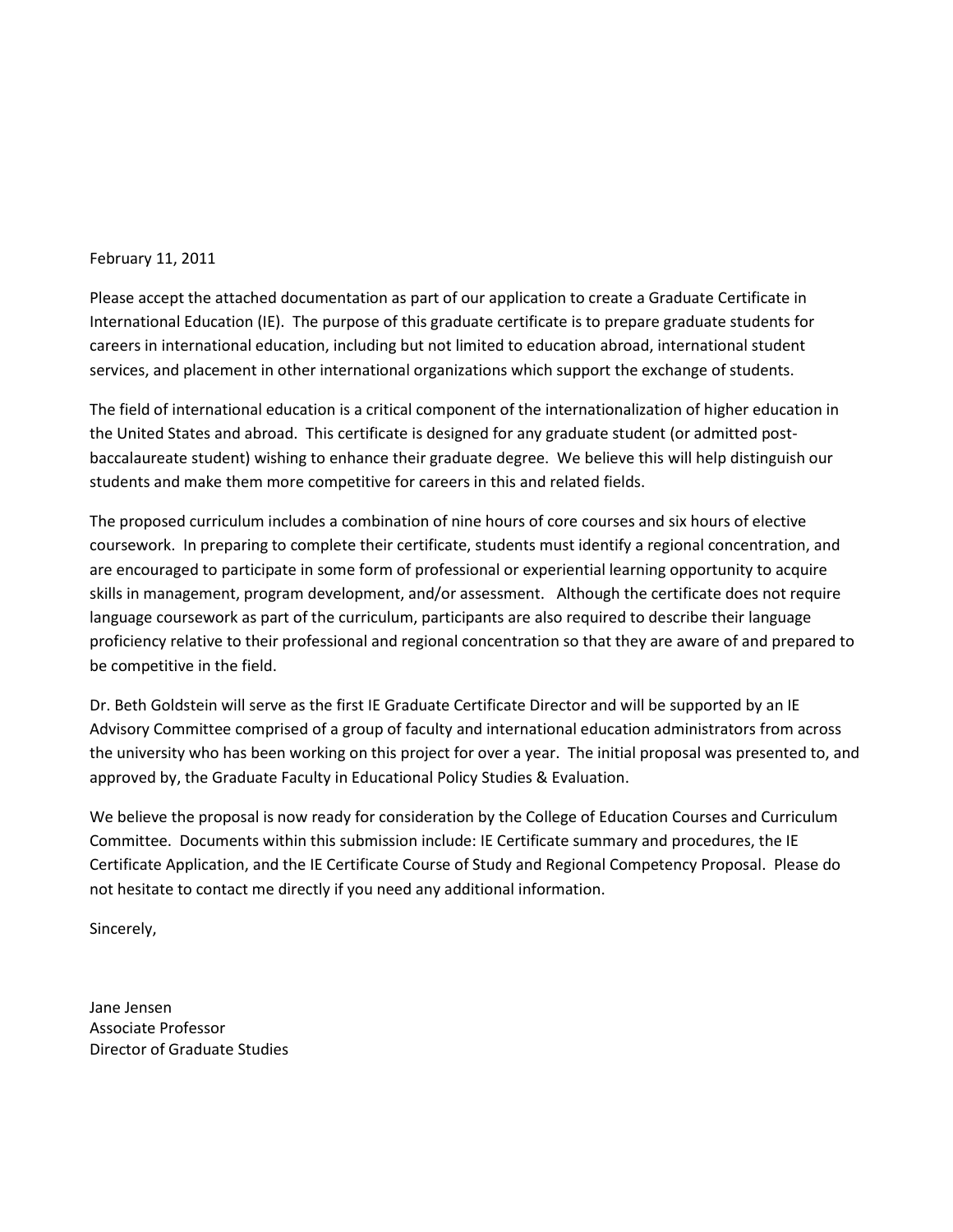## **Proposal for a Graduate Certificate in International Education**

*Submitted by Drs. Jane Jensen & Beth L. Goldstein, Department of Educational Policy Studies & Evaluation (with support and assistance from Dr. Tony Ogden, Education Abroad, Dr. Susan Carvalho, International Education, and Dr. Linda Worley, Modern Languages).*

### Overview:

The goal of this certificate program is to prepare graduate students for careers in international education, including but not limited to education abroad, international student services, and placement in other international organizations which support the exchange of students. Students will receive a foundation in comparative higher education, organization and administration in higher education, and student services. Through elective courses appropriate to student interests, students will develop a regional area of cultural expertise and participate in at least one professional vocational experience with an emphasis on developing skills in evaluation, management, and program development.

Particular base skills and knowledge needed for such work include

- understanding how formal education operates within and across nations (coursework in: comparative/international education; higher education)
- familiarity with programming, services, laws and regulations for students entering and enrolled in higher education
	- (coursework in: student services, higher education)
- intercultural understanding and communication (world language experience, international in situ experience, regional area studies)
- professional experience (work experience, internship, graduate assistantship; elective coursework in program evaluation or research design)

## Background:

Over the past few decades, international student exchange has steadily increased with significant gains in recent years. As illustrated in the chart below, participation in education abroad by US college students has increased from approximately 80,000 to 260,000 students per year between the 1994/95 and 2007/08 academic years (Institute of International Education: OpenDoors "US Study Abroad Trends," 2011). Federal Legislation such as the proposed Simon Act and the establishment of global higher education areas like those in the European Union and Asia have led to increases in government support of exchange as well as new opportunities for post-secondary educational experiences. Professional positions in student advising, program development, and assessment of program outcomes have also increased to serve this mobile student population.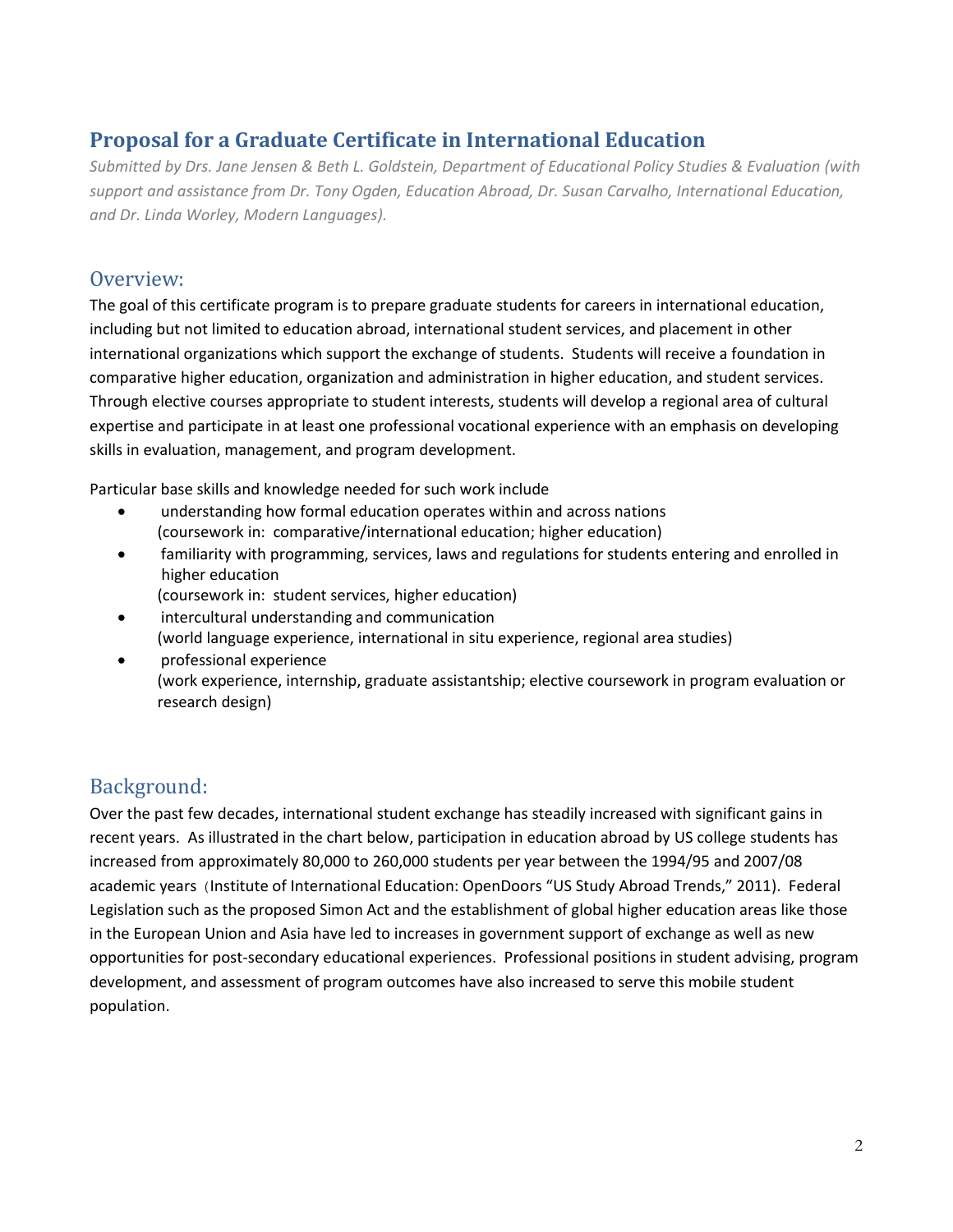

### **Growth in Number of US Students Studying Abroad 1993/94-2007/08 Academic Years**

(Institute of International Education: OpenDoors "US Study Abroad Trends," 2011, p.24).

The educational needs of this professional community include many of the same knowledge and skill sets as those held by higher education practitioners in general. Additional skills in intercultural communication and living, language proficiencies, and knowledge of differences within and between international educational contexts are necessary. Furthermore, many international education offices serve as "one-stop-shops" in which practitioners are asked to wear many hats. Thus, training in evaluation, management, and program development is also recommended. See Appendix A for examples of best practices in international education graduate programming.

The proposed graduate certificate directly builds from the Department of Educational Policy Studies and Evaluation strategic goals to increase its comparative and international education strand in both research and graduate student programming. This proposal also aligns with the University of Kentucky's Internationalization Plan, particularly the very first goal to "Enhance international educational opportunities at the University of Kentucky".

The Department of Educational Policy Studies & Evaluation has a rich traditional of international study and travel among its faculty. Currently the following faculty members have active research programs in international contexts and/or international education. Additional faculty strengths in assessment and measurement, college teaching and learning, and higher education organization and administration will also support this certificate proposal.

- Dr. Alan DeYoung (Chair): Education Reform in Central Asia
- Dr. Jane Jensen (DGS): Director of the Appalachian Center Rome Exchange & Co-PI on FIPSE Atlantis Grant with Italy and France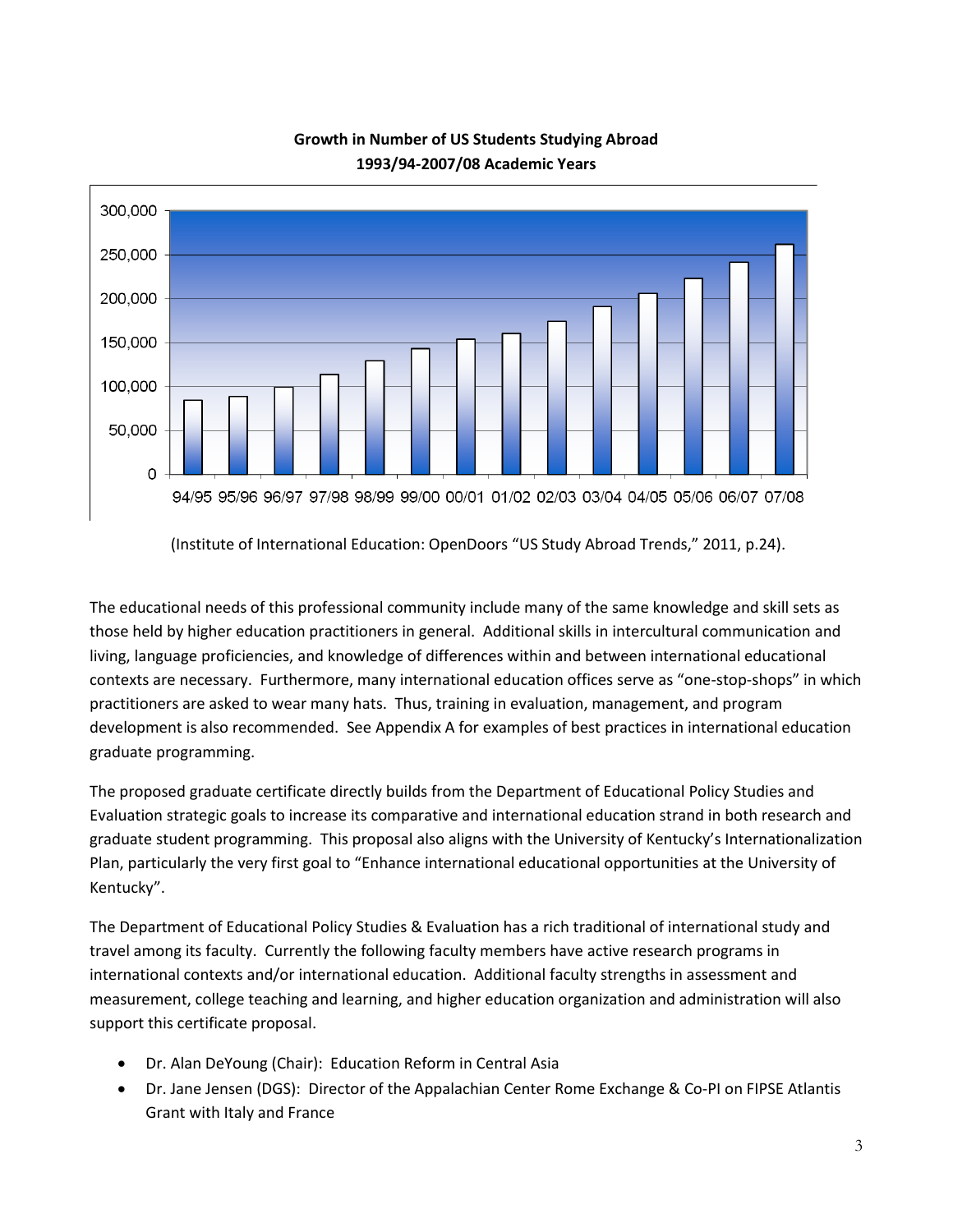- Dr. Beth Goldstein: past Co-Director Asia Center, current higher education projects in China and Indonesia
- Dr. John Thelin: Guest lecturer on higher education in Japan, Belgium, France, and several Eastern European countries
- Dr. Tony Ogden (Adjunct Faculty): Director UK Education Abroad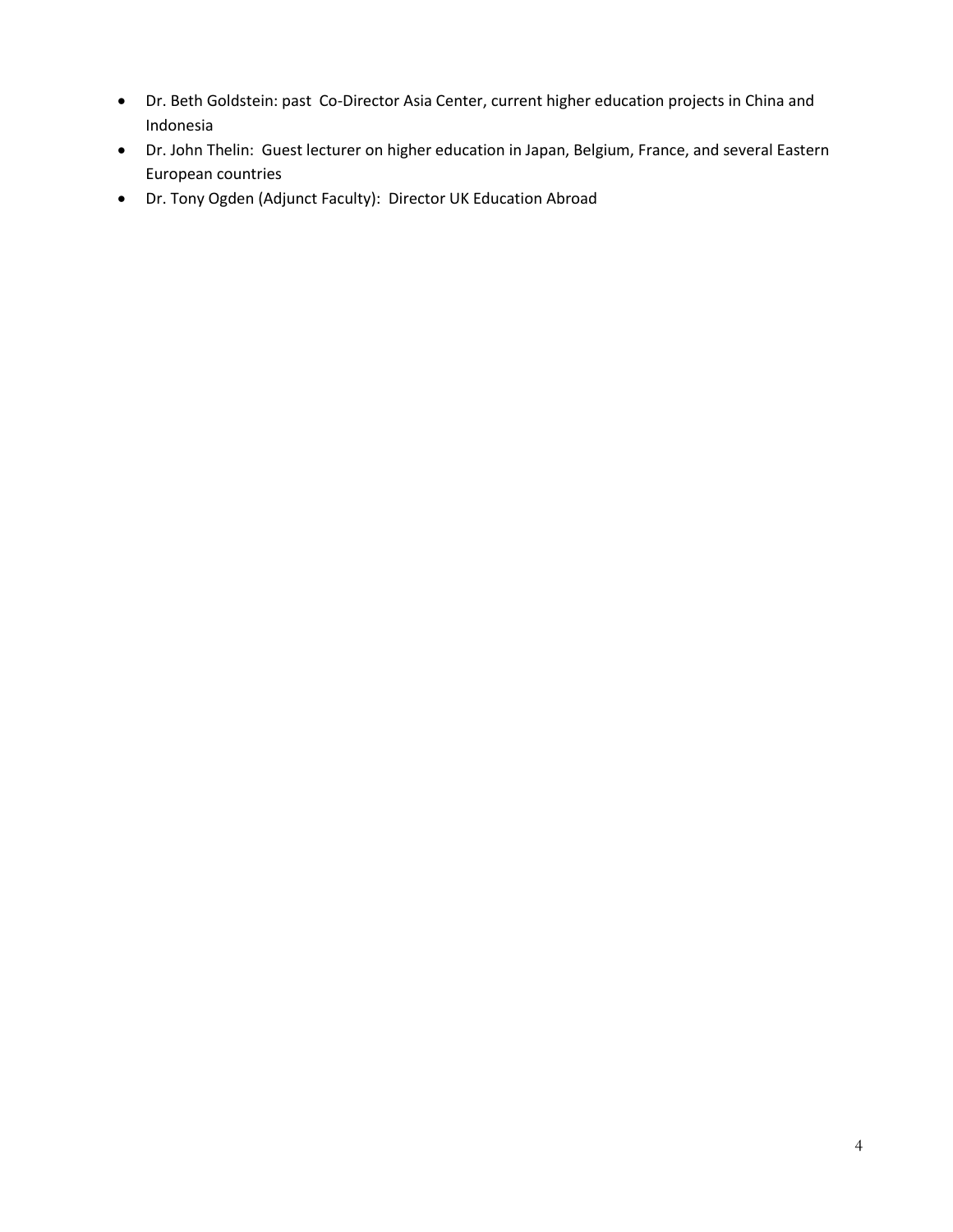# **Certificate Recruitment & Admission Process**

Similar to the Graduate Certificate in College Teaching and Learning, the Certificate in International Education is intended to supplement or enhance any graduate program at the University of Kentucky or postbaccalaureate students enrolled at the University of Kentucky. The processes for application and admission are the same as those for the College Teaching and Learning Certificate.

Graduate students from programs other than those in Education already enroll in the Department of Educational Policy Studies & Evaluation's internationally focused courses; some also complete a second masters with us. In recent semesters this has included graduate students from MCL (German Studies especially) and the Patterson School of Diplomacy. These students and others have expressed strong interest in such a certificate. While we have not undertaken any formal survey to assess interest in this prospective certificate, Dr. Linda Worley (from MCL), Dr. Tony Odgen (OIA) and Dr. Susan Carvalho (OIA and Spanish) served on the committee that designed the certificate expressly to help make sure that the certificate would serve constituents students outside as well as in Education.

**Recruitment:** This certificate is designed for students pursuing graduate degrees in higher education or students pursuing other graduate degrees who wish to add a practical international component. Postbaccalaureate and visiting students are also eligible to apply for the IE certificate. Directors of Graduate Studies in the following departments in particular would be made aware of the certification and its potential:

| Modern & Classical      | <b>Political Science</b> | International Studies      |
|-------------------------|--------------------------|----------------------------|
| Languages               | Anthropology             | Agriculture                |
| <b>Hispanic Studies</b> | Geography                | Diplomacy                  |
|                         | <b>Public Policy</b>     | <b>Behavioral Sciences</b> |
| History                 |                          |                            |

**Application Process:** Application for the IE Certificate must be made before completion of coursework for the certificate. Award of the Graduate Certificate in International Education requires formal admission to the certificate, approval of a Course of Study Worksheet and Certificate Completion Worksheet. Admission to the IE Certificate Program requires that applicants:

- Satisfy requirements of the graduate school for admission to certificates ((see the [Guidelines for](http://www.research.uky.edu/gs/CurrentStudents/certguidelines.html)  [Graduate Certificates\)](http://www.research.uky.edu/gs/CurrentStudents/certguidelines.html). \*\*
- Submit a letter of support from the graduate advisor (for current graduate students), DGS (for new graduate students), or research supervisor (for postdoctoral students). Individuals who are nondegree-seeking, have already received their doctorate or other terminal degree, and/or who are enrolling at UK only for the Certificate must submit two letters of recommendation.
- Complete the certificate application form

\*\*Applicants who are not currently matriculating for a graduate degree at the University of Kentucky must first secure admission to the Graduate School as post-baccalaureate students. Admission to the Graduate School must, in all cases, precede admission to the International Education Graduate Certificate Curriculum. Please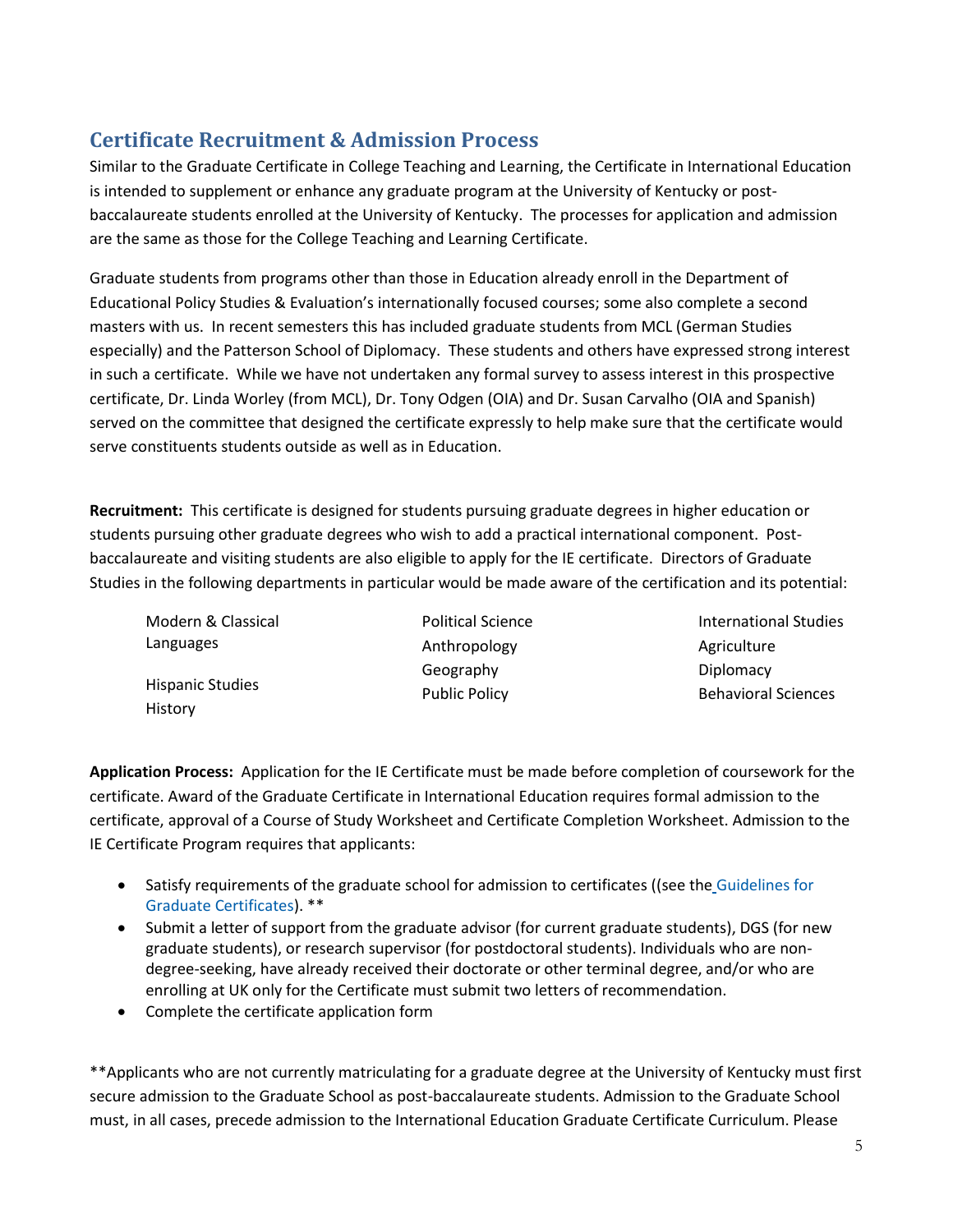notice that some requirements for the IE Graduate Certificate Course of Study exceed minimum requirements of the Graduate School for Post- baccalaureate status. For this reason, as well as others, admission to the Graduate School does not guarantee admission to the International Education Graduate Certificate Course of Study.

**Admissions Process:** Applications will be reviewed by the Certificate Director to assure that the student meets University enrollment requirements, is a student in good standing, has clearly articulated goals for professional development in this field that can be met through completion of the certificate, and has the support of their home department.

## **Learning Objectives:**

In addition to the rich set of experiences each student brings from their home graduate department, the proposed certificate is intended to provide the following additional skills and knowledge sets:

- Knowledge of best practices in undergraduate Student Services, including Education Abroad and International Student Services.
- A comparative understanding of academic policies, organization and administration of higher education institutions in the United States and abroad.
- An understanding of how to identify program learning objectives behind international study and affective frameworks for evaluation and assessment of those goals.
- An ability to design recruitment, orientation, program implementation, and follow up activities for an assortment of international education programming, including developing budgets and data management systems.

## **Course of Study (15 Credits)**

(NOTE: This proposal does NOT include any new course applications. All courses listed or discussed below are existing courses. Additional elective courses may be developed in response to needs of students within existing faculty resources.)

### **Required Courses (9 Credits):**

**EPE 555 Comparative Education** (3): This course introduces the use of comparative study for global and cross-cultural examination of education. The course uses selected educational systems, with an emphasis on the peoples of Asia and Africa, to learn about education in cultural, political, economic, and historical contexts. Comparison will be made of educational structures, institutions, policies and pedagogies as they engage their socio-political contexts at the local, state, international levels. We will consider issues of globalization, democracy and control, markets, and equity and social justice. Finally we will note the various methods of comparison used to study change from an international perspective.

**EPE 632 Student Services** (3): This course focuses on students services (broadly defined) and those who work with college and university students outside of the academic arena. The course not only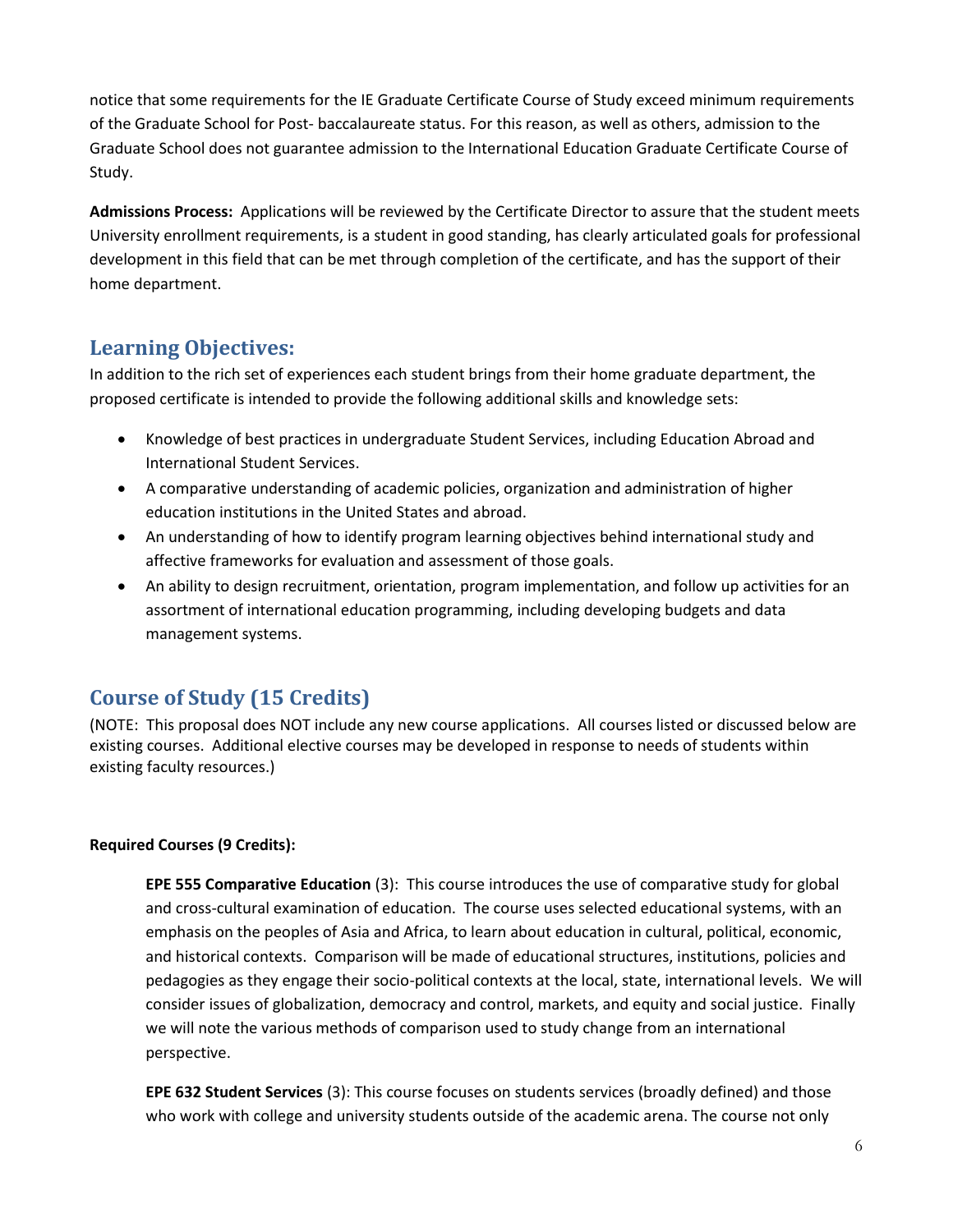surveys the history of student services but critically examines its theoretical bases and current practices with special attention paid to the relationship between student services and other segments of campus, including education abroad and international student services.

**EPE 676 Organization and Administration in Higher Education** (3): This course introduces the purposes and scope of higher education, organization, general administration, faculty administration, inter-institutional cooperation, and allocation of financial resources. Students also explore different state systems of higher education in the US, international models of higher education and relationships within higher education areas.

**Elective Courses (6 Credits):** In consultation with their department advisor and the Certificate Director, students should choose two electives from the following attached list of suggested courses with an eye toward developing an in-depth area of professional expertise for a particular "field". Because of the breadth of possibilities for regional study, a complete list of approved courses is unreasonable. Furthermore, the choice of focus for an individual's graduate certificate will depend on that person's undergraduate coursework, professional and personal experience prior to entering the certificate program, professional goals, and graduate degree/s major. Students must therefore work with the Certificate Director and their major professor or program advisor to design the best course of study for their needs using the attached Course of Study & Regional Concentration Proposal form.

For an individual to have professional credibility in the areas of international educational exchange and student services in higher education, the above identified required courses (totaling a bare nine hours) cover the essential areas of expertise required of all related programs we could identify (See Appendix A for examples). These areas include some knowledge of 1) international/comparative education, 2) the workings of higher education, and 3) student services. Given the construct of graduate certificates at UK, that only leaves six hours of elective/regional courses. However, we assume that individuals with these career goals will very likely complete coursework beyond the minimal elective/regional requirement. Some of this may have been completed before enrolling in the current degree. This would certainly be the case for a German major, for example. Further significant knowledge will come from international field experience and from meeting the professional competence requirement.

#### **Additional Recommendations for Planning the Course of Study:**

Language Proficiency**:** The level of language proficiency recommended of each individual will be determined in consultation with the Certificate Director in light of the student's professional and regional concentration. All certificate students will be required to have completed the minimum world language proficiency level set for UK undergraduates and many will be expected to reach an intermediate-mid ACTFL level. These are understood as minimum requirements, ones that can be raised by the Director in consultation with individual students. On a case-by-case basis, the Certificate Director will determine whether a more advanced level of proficiency is appropriate based on what language experiences and proficiency fit the individual's career goals in relation to the certificate. We deliberately have left this flexible as some careers in international education with a focus on student services require more global expertise rather than a high level of bilingualism. At the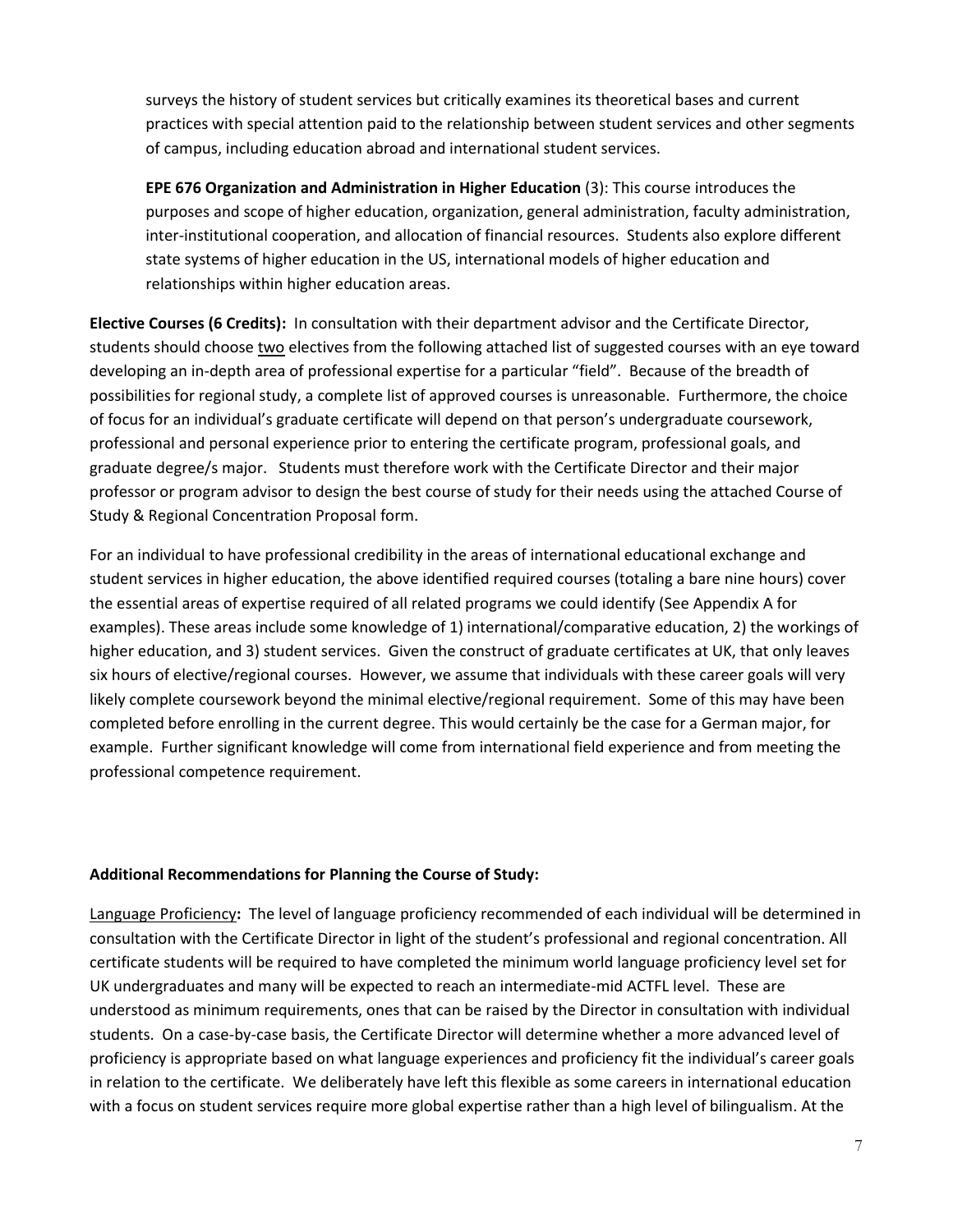same time, individuals must have some experience of learning and using a second language in order to work effectively in multilingual, multicultural contexts. Sufficient language experience (although perhaps not fluency) is critical to effectively understand the challenges that students participating in international exchange encounter. Thus, language proficiency, in this context, also implies the ability to assess different study abroad programs on a basic level, in terms of their approach to language learning. Experts in the field argue that comprehension of how language is taught and learned is more important than the actual communicative competency. Practically speaking, while communicating with an overseas partner in their first language is desirable and polite, it is not essential; however, a thorough understanding of the feeling of helplessness, frustration, pride etc that come with multilingual communication is the key factor. Students will be expected to describe the level of language proficiency they have obtained relative to their professional and regional concentration in the attached Course of Study & Regional Competency Proposal form.

Professional Competence**:** to complete the certificate, candidates are encouraged to demonstrate competency in an area of professional practice appropriate to their interests. These include methods of management, evaluation and assessment, event planning, faculty and program development. These may be acquired through internship or other forms of experiential learning (e.g. graduate assistantship). Students pursuing this certificate are strongly encouraged to apply for internship and experiential learning opportunities abroad. Some experience of international living is a requirement. That experience may have occurred prior to beginning the certificate. Students will be expected to provide evidence of their professional competency as part of their Course of Study & Regional Competency Proposal form.

## **Certificate Administration**

The Certificate director will be appointed from among the faculty in the Department of Educational Policy Studies & Evaluation with expertise in international higher education, with a three-year, renewable appointment. The Director will be the person primarily responsible for recruitment, management and advising of the certificate. The Director will also be the liaison with the academic department of the student regarding questions about elective and regional concentration. Staff support will be provided by the Dept. of Educational Policy Studies. The Certificate will be further guided by an advisory committee comprised of faculty from the targeted graduate programs described above along with one professional staff person from the Office of International Affairs. These individuals will serve three year, renewable appointments. This committee will regularly review curriculum requirements, consider student petitions for course inclusion, assess quality of the experiential learning components, and evaluate overall program quality.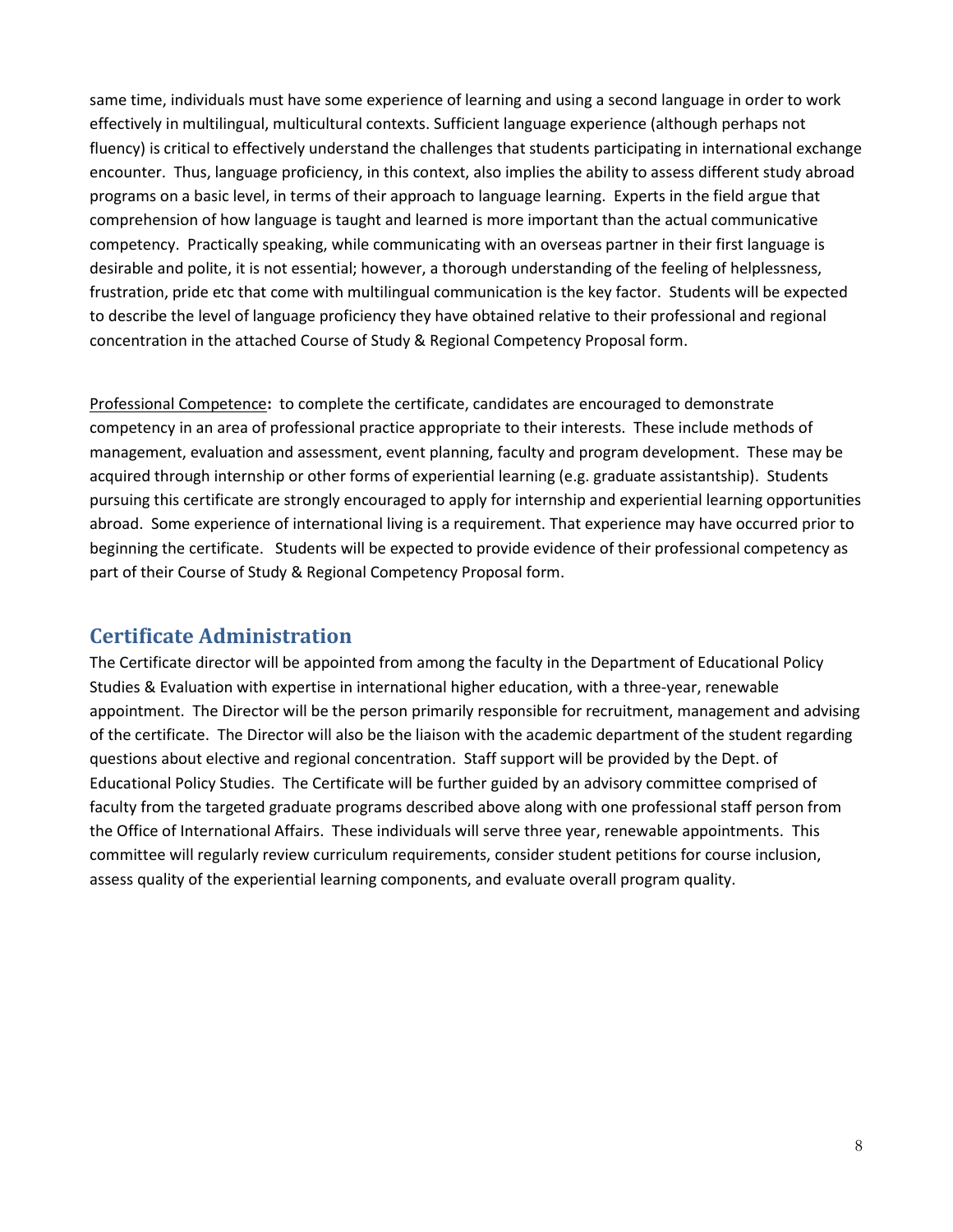### **Appendix A: Best Practices in Graduate International Education**

The following programs offer examples of best practices for providing a high quality graduate education in this field:

### [A] Program in Intercultural Service, Leadership, and Management (PIM)

SIT Graduate Institute, Brattleboro, Vermont [http://www.sit.edu/graduate/]

Within the profession of international education, the premier institution for graduate study is World Learning's School for International Training (SIT), located in Brattleboro, Vermont. SIT provides a comprehensive education in the historical, theoretical, and social foundations of international education. Within the PIM program, students may chose to do the Master of Arts in International Education program with optional concentrations in international education advising and educational exchange management. In addition to the numerous management courses available, students may chose among the following sample listing of courses:

- International Educational Policy
- International Education Design and **Delivery**
- Theory and Practice of International Education
- Program Planning and Project Design
- [B] Master Of Arts in Intercultural Relations

Lesley University, Cambridge, Massachusetts

http://www.lesley.edu/offcampus/term/nmagss\_intercultural.html

The Master of Arts in Intercultural Relations program prepares students to facilitate intercultural relations in a variety of professional settings, both domestically and internationally. The program's focus on the human dimension of intercultural interactions sets it apart from the traditional macropolitical approach of international relations programs. Students complete a series of core courses and choose from electives in an area of professional interest, such as International Education Exchange and International Student Advising Coursework is followed by an internship in a professional setting, either in the U.S. or abroad.

[C] Comparative and International Development Education (CIDE)

University of Minnesota – Twin Cities, Minneapolis, Minnesota

<http://cehd.umn.edu/EdPA/cide/default.html>

- Issues Seminar in International Education
- International Education Design Concepts and Evaluation
- Issues Seminar in International Education Programming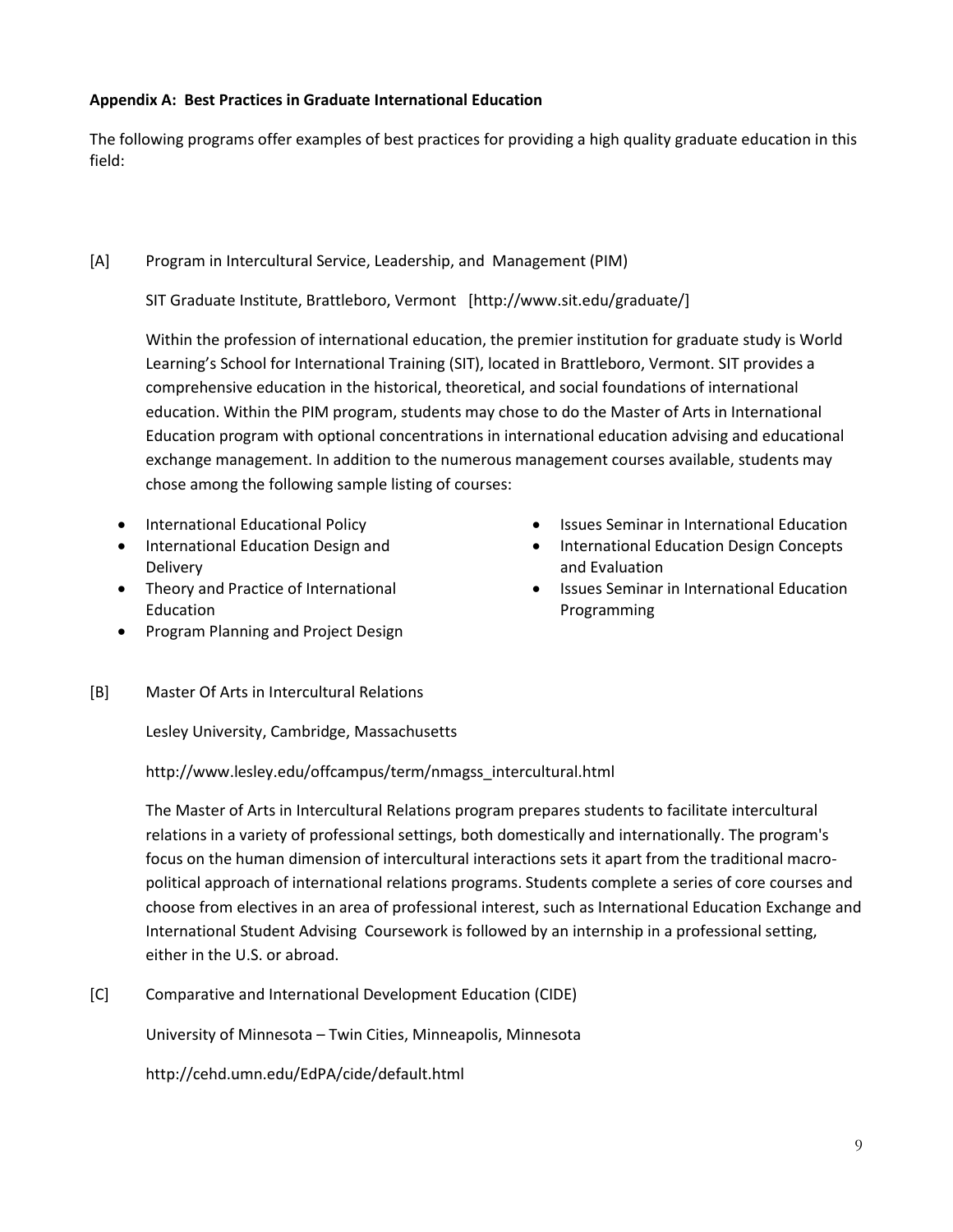This program is for those interested in 1) comparative and international development education, 2) international educational exchange/International education, and 3) global youth policy and leadership. Within the international education concentration, students may chose among the following sample listing of courses:

- The internationalization of higher education
- The internationalization of K-12 education (global education)
- Study abroad program administration and programming
- $\bullet$  International education administration: higher education level
- Teaching and administration in international schools: K-12 level
- International educational exchange programs
- Intercultural education and training
- Cultural adjustment and learning

Please note that the above programs at SIT Graduate Institute in Vermont and at Lesley University are both Masters degree programs. Therefore their requirements are more extensive than are ours, averaging 36+ credit hours. Core courses in both programs parallel those we are requiring and recommending (comparative/international education, institutional organization, and intercultural knowledge). The PIM MA options at SIT have three language options: one world language other than English at ACFTL Advanced level, two at ACTFL Intermediate-High, or an intercultural communication option that includes two semesters of a language plus cultural and field-based experience (similar to what we propose as our base). Lesley College's MA has as a non-credit requirement "competency verbal and written in at least one language in addition to English." No ACTFL level was given.

UMN's CIDE options include a full doctoral program and a graduate minor of 9-12 credit hours. The minor focused on international education exchange requires 9-12 credit hours of coursework similar to our proposed coursework, and no world language requirement.

In all of above examples, targeted constituencies include people with career goals in international education exchange, internationalization of education K-12 and higher education, and NGOs, as examples.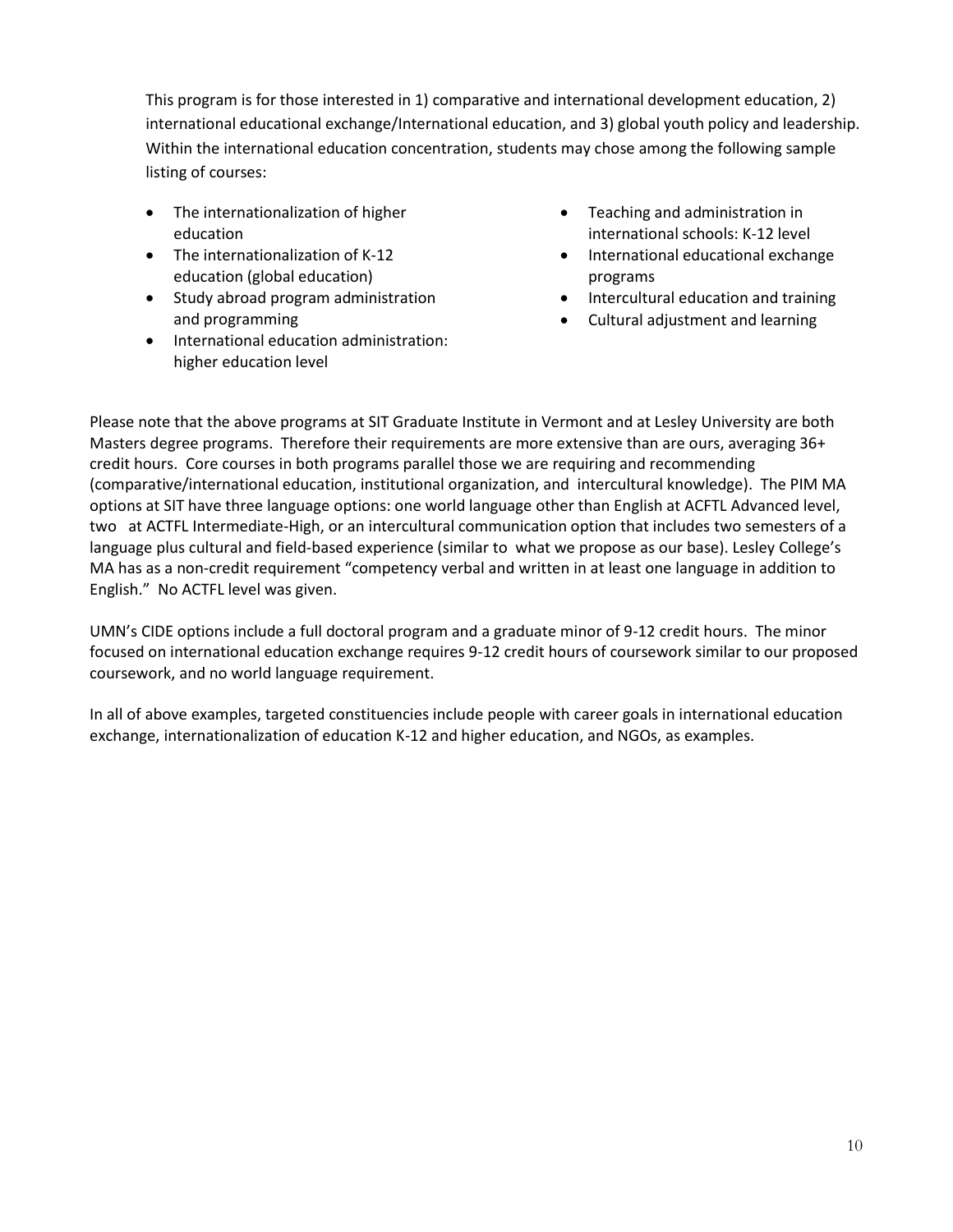### **Appendix B: Suggested Elective Courses**

(each student's Course of Study should be designed to meet their professional and regional interests)

### **Education**

EPE 790 Internship in International Education (3) EPE798 Seminar in Higher Education: International and Comparative Higher Education (3) EPE 653 History of Higher Education (3)

**Modern & Classical Languages, Literatures & Cultures**

FR450G Topic in French Culture FR550: France Today FR621: Twentieth‐Century Studies FR630: French Language, Literature And Culture Outside France GER 507: Advanced Composition and Conversation: Modern Germany

### **Hispanic Studies**

SPA 438G Literature of Social Protest in Spanish America SPA 608 Special Topics in Spanish Literature And **Culture** 

### **History**

HIS526 Europe Since 1939 HIS 529 Women in Modern Europe HIS 535 Russia in the Twentieth Century HIS 537 Intellectual and Cultural History Of Russia From 1800 To Present HIS 541 History of Modern France Since 1815 HIS 543 German History Since 1918 HIS 549 History of The Middle East: 1952 To Present HIS 555 British History Since 1901 HIS 561 Culture, Ideas, and Society in Latin America HIS 562 Modern Mexico HIS 563 The History Of Women In Latin America

**Political Science** PS411G Comparative Government‐Parlimentary Democracies I PS 415G Comparative Judicial Politics

EPE773 Global Education and Popular Culture (3) EPE525 Special Topics in EPE: Research Design in International Education Outcomes Assessment (3)

GER 420G: Special Studies in German Literary and Cultural History Ger 650: Multidisciplinary German Studies Seminar Ger 721: Special Topics in German Literary and Cultural History

SPA 609 Special Topics in Latin American and U.S. Hispanic Literature and Culture

HIS 564 History of Brazil HIS 593 East Asian History Since World War Ii HIS 597 Westerners in East Asia, 1839 To The Present HIS 598 China in Revolution, 1895‐1976 HIS 624 Readings in European History Of The Twentieth Century HIS 628 Colloquium on Modern European History HIS 637 Readings in Colonial Latin American History HIS 638 Readings in Latin American History HIS 722 Seminar in Modern European History, 1870 to The Present HIS 730 Seminar in Modern British History

PS 417G Survey of Sub‐Saharan Politics PS 419G The Governments and Politics Of Eastern Asia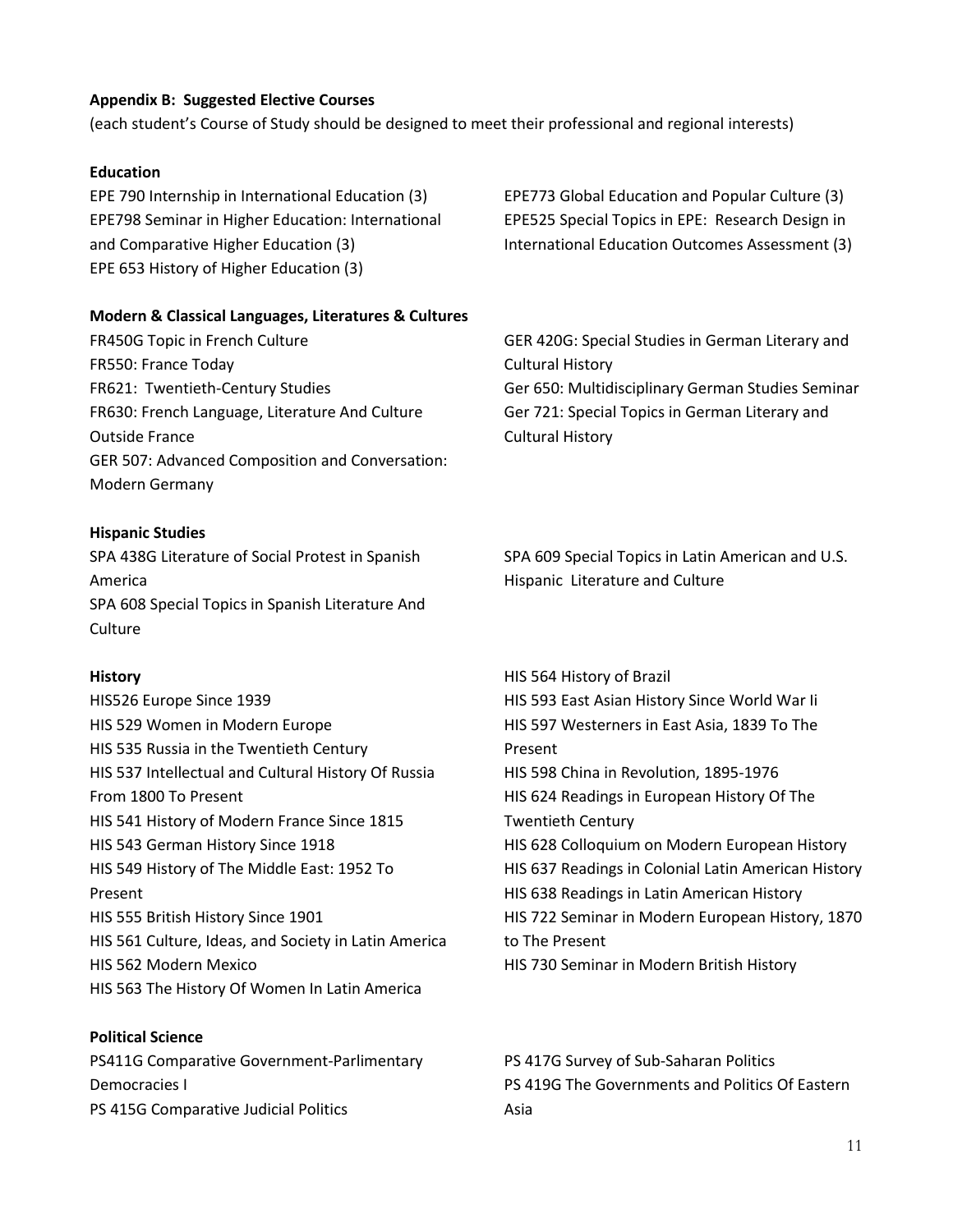| PS 420G Governments and Politics Of South Asia<br>PS 428G Latin American Government and Politics<br>PS 429G Government and Politics in Russia and the<br><b>Post-Soviet States</b><br>PS 436G International Organization<br>PS 437G Dynamics of International Law<br>PS 439G Contemporary International Problems | PS 538 Conflict And Cooperation In Latin American<br>Relations<br>PS 674 Proseminar in Theories Of International<br><b>Politics</b><br>PS 732 Comparative Foreign Policy<br>PS 733 International Political Economy<br>PS 735 Democracy and International Affairs<br>PS 737 Transnational Organizations and Processes |
|------------------------------------------------------------------------------------------------------------------------------------------------------------------------------------------------------------------------------------------------------------------------------------------------------------------|----------------------------------------------------------------------------------------------------------------------------------------------------------------------------------------------------------------------------------------------------------------------------------------------------------------------|
| Anthropology<br>ANT431G Cultures and Societies Of Sub-Saharan<br>Africa                                                                                                                                                                                                                                          |                                                                                                                                                                                                                                                                                                                      |
| ANT 602 Seminar In Culture Dynamics                                                                                                                                                                                                                                                                              | ANT 736/SOC737 Culture, Environment And                                                                                                                                                                                                                                                                              |
| ANT 731 Seminar In Social And Political Dynamics<br>ANT 733 Seminar In Symbols And Meaning                                                                                                                                                                                                                       | Development                                                                                                                                                                                                                                                                                                          |
| Geography                                                                                                                                                                                                                                                                                                        | GEO 551 Japanese Multinational Corporations                                                                                                                                                                                                                                                                          |
| GEO 491G Japanese Landscapes                                                                                                                                                                                                                                                                                     | GEO 720 Regional Studies                                                                                                                                                                                                                                                                                             |
| GEO 546 Tourism & Recreational Geography                                                                                                                                                                                                                                                                         |                                                                                                                                                                                                                                                                                                                      |
| <b>Community &amp; Leadership Development</b>                                                                                                                                                                                                                                                                    | CLD 675 Community Development and Leadership                                                                                                                                                                                                                                                                         |
| CLD 665 Program Development and Evaluation                                                                                                                                                                                                                                                                       | Communications                                                                                                                                                                                                                                                                                                       |

**ESL & MCL**: Students should also check course registration requirements for coursework in world language teaching and instruction of English as a Second Language.